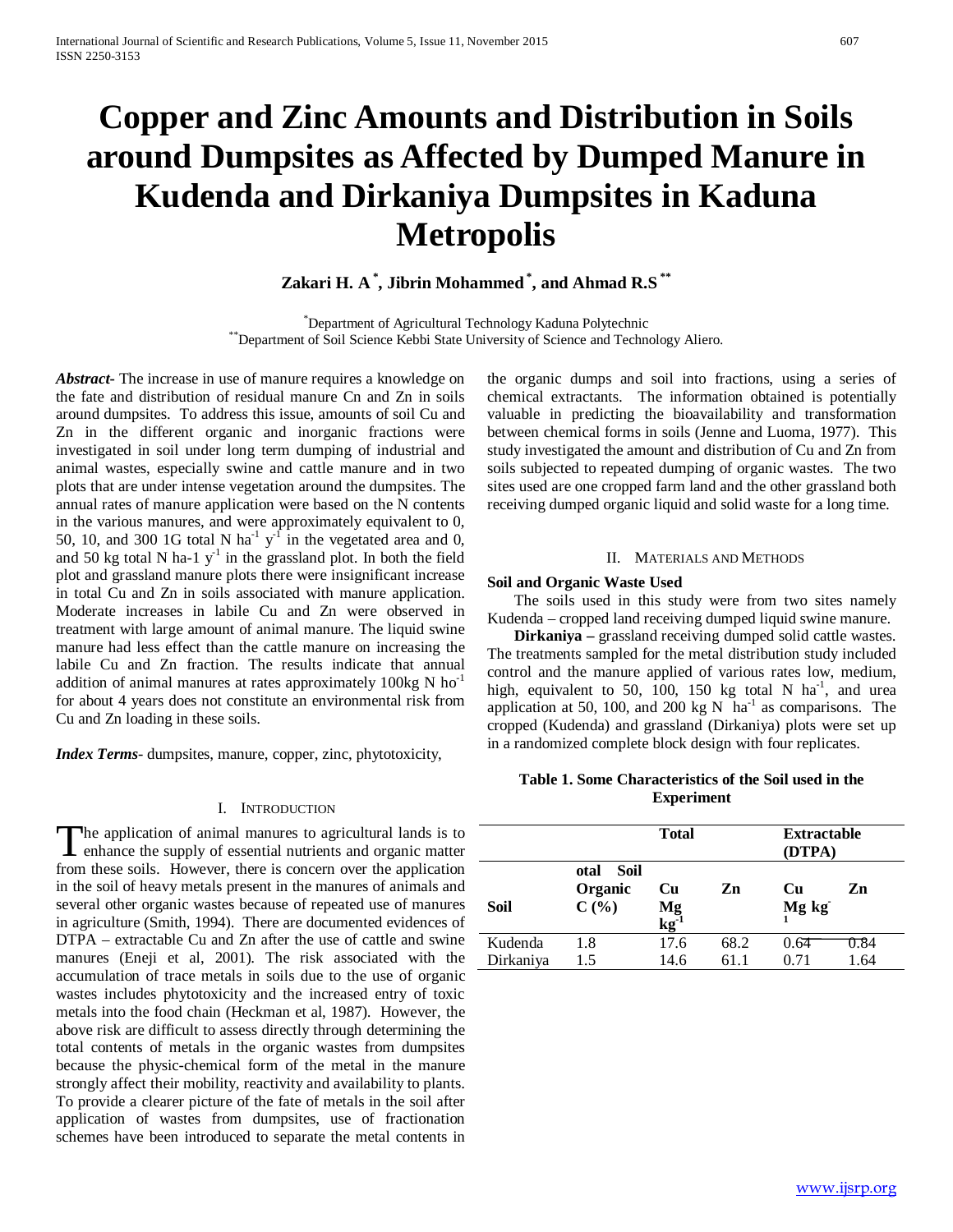|  | Table 2. Cu and Zn Content in the Liquid and Solid Dumped |  |  |
|--|-----------------------------------------------------------|--|--|
|  | <b>Manure</b>                                             |  |  |

|        |     | <b>Dumped</b> | <b>Manure</b> |    |                                  |    |
|--------|-----|---------------|---------------|----|----------------------------------|----|
|        | Cu  |               | Zn            | Cu |                                  | Zn |
|        |     | $Mg L^{-1}$   |               |    | $Mg$ <sub>kg</sub> <sup>-1</sup> |    |
| Liquid | 4.6 |               | 3.8           |    |                                  |    |
| dumped |     |               |               | 43 |                                  | 38 |
| manure |     |               |               |    |                                  |    |
| Solid  |     |               |               |    |                                  |    |
| dumped |     |               |               |    |                                  |    |
| manure |     |               |               |    |                                  |    |

Soils were sampled at  $0 - 15$ cm. Three cores were taken from each plot randomly and mixed thoroughly to provide a composite sample. Soils samples were further air-dried, crushed, passed through 2mm sieve, mixed and stored at room temperature before analysis. Basic soil characteristic were determined. Soil organic carbon by Walkley-black method whole Cu and Zn were determined by mixed acid digestion (Shuman, 1979) and determined by atomic absorption spectrometry (Baker and Amache, 1982). The concentration of Cu and Zn in the manure is reported in table 2.

## **Fractionation of Cu and Zn**

 The scheme used for the fraction is the modified version (Liang et al, 1990), of the one proposed by Miller et al (1986). 2g of air-dried soil were first extracted with 20ml of 0.5m (Ca  $(No<sub>3</sub>)<sub>2</sub>$  (16h), followed by sequential extraction by 20ml of 0.05m Pb  $(No_3)_2 + 0.1m$  Ca  $(NO_3)_2$  (16h), 20ml of 0.01m NH<sub>2</sub>OH HCl + 0.1m HNO<sub>3</sub> + 0.1m HNO<sub>3</sub> (0.5), 20ml of 0.1M  $_4P_2O7$  (24h) and 10ml 0.112m (NH<sub>4</sub>)<sub>2</sub> C<sub>2</sub>O<sub>4</sub> + 0.0087M  $H_2C_2O_4$  (in darkness 4h). After each extraction using a rotation shaker, the suspension was centrifugal for 10 minutes at 10,000 rpm. The supernatant was diluted 10 times with deionized water. After centrifugal, Cu and Zn in the supernatant from each of the above extraction was determined by atomic absorption spectrometry. The first extraction represents water-soluble and exchangeable fractions of Cu and Zn in soil. The fraction extracted by Pb  $(NO<sub>3</sub>)<sub>2</sub>$  represents adsorbed Cu and Zn forms that can be displaced by Pb salt solution. The fraction extracted by  $CH<sub>3</sub>COOH$  (acid) are mainly metals HCl on soil surfaces by covalent bonding, so-called inner sphere complexes metals (Sposito, 1984). The fractions extracted by  $NH<sub>2</sub>$  OH HCl,  $K4P_2^0$  and  $(NH_4)_2$   $C_2^0$  are the structural (occluded) forms bound by Mn oxide (MnO<sup>-</sup>). Organically (om<sub>-</sub>) and by Fe and Al oxide (FeO\_) respectively. The residual Cu and Zn (Res-) represent the metals strongly held within the silicate mineral structure which could be a substantial portion of the total Cu and Zn in soils.

## **Statistical Analysis**

 The difference in metal fractions among the components were examined statistically based on the least significant difference (LSD) and multiple comparison via The Duncan ILratio procedure (SAS Institute Inc. 1985).

## III. RESULTS AND DISCUSSION

 The procedure employed divided Cu and Zn into seven fractions to represent four classes. One is the exchangeable form (Ex) that was extracted by Ca reagent and can be considered a labile fraction. The second is the adsorbed component of Cu and Zn that was extracted by Pb reagent (Pb-), representing more loosely sorbed forms along the acidic reagent (acid-) for more strongly adsorbed forms and together may be considered moderately labile. The third class represents structural metal forms that include those occluded (bound) by hydrous oxides of Mn (MnO) and organic matter (om) as well as hydrous oxides of Fe (FeO) extracted by a weak reducing agent (NH<sub>2</sub>OH HCl) oxidant  $(K_uP_2O_7)$  and oxalate reagent respectively. The last category are the metals that are held within the silicate mineral structure termed residual and extracted by HF-based acid digestion (Mollar et al, 1986). In the study, the Cu in Ex-, Pband Aci- forms in all the treatments of all the soils tested lower than the level that could be accurately detected. The percentages of total Cu in the MnO, FeO and Res- forms are 3.5-6%, 21.2-24.7%, 12.1-18.2% and 42.1-48.6% in cropped land (Kudenda).

| Table 3 |                                                             |  |  |  |  |  |  |  |
|---------|-------------------------------------------------------------|--|--|--|--|--|--|--|
|         | <b>Distribution of Cu Fractions in Kudenda Cropped Land</b> |  |  |  |  |  |  |  |

|                           | MnO  | Om-  | FeO <sup>-</sup>  | Res-  | <b>Total</b>      | <b>DTPA</b> |
|---------------------------|------|------|-------------------|-------|-------------------|-------------|
| <b>Treatment</b>          |      |      | MgKg <sup>1</sup> |       |                   |             |
| Swine Manure Dump         |      |      |                   |       |                   |             |
| Control                   | 1.11 | 4.10 | 3.20              | 10.7  | 17.2              | 0.84        |
| Low                       | 1.20 | 5.20 | 2.61              | 11.5  | 16.4              | 0.82        |
| Medium                    | 1.30 | 5.11 | 3.32              | 11.6  | 17.3              | 1.01        |
| High                      | 1.76 | 5.21 | 3.12              | 11.50 | 18.2              | 0.81        |
| Urea low                  | 1.17 | 4.40 | 2.78              | 10.60 | 17.1              | 0.82        |
| Urea medium               | 1.15 | 5.10 | 3.10              | 10.50 | 17.2              | 0.81        |
| Urea high                 | 1.21 | 5.40 | 3.20              | 11.10 | 17.1              | 0.91        |
| LSD 0.05                  | 0.30 | 0.76 | 0.66              | 0.88  | 1.31              | 0.25        |
| P > 1                     | 0.01 | NS.  | 0.05              | 60.01 | C <sub>0.05</sub> | 60.01       |
| <b>Cattle Manure Dump</b> |      |      |                   |       |                   |             |
| Control                   | 1.12 | 4.26 | 2.11              | 10.6  | 18.1              | 0.82        |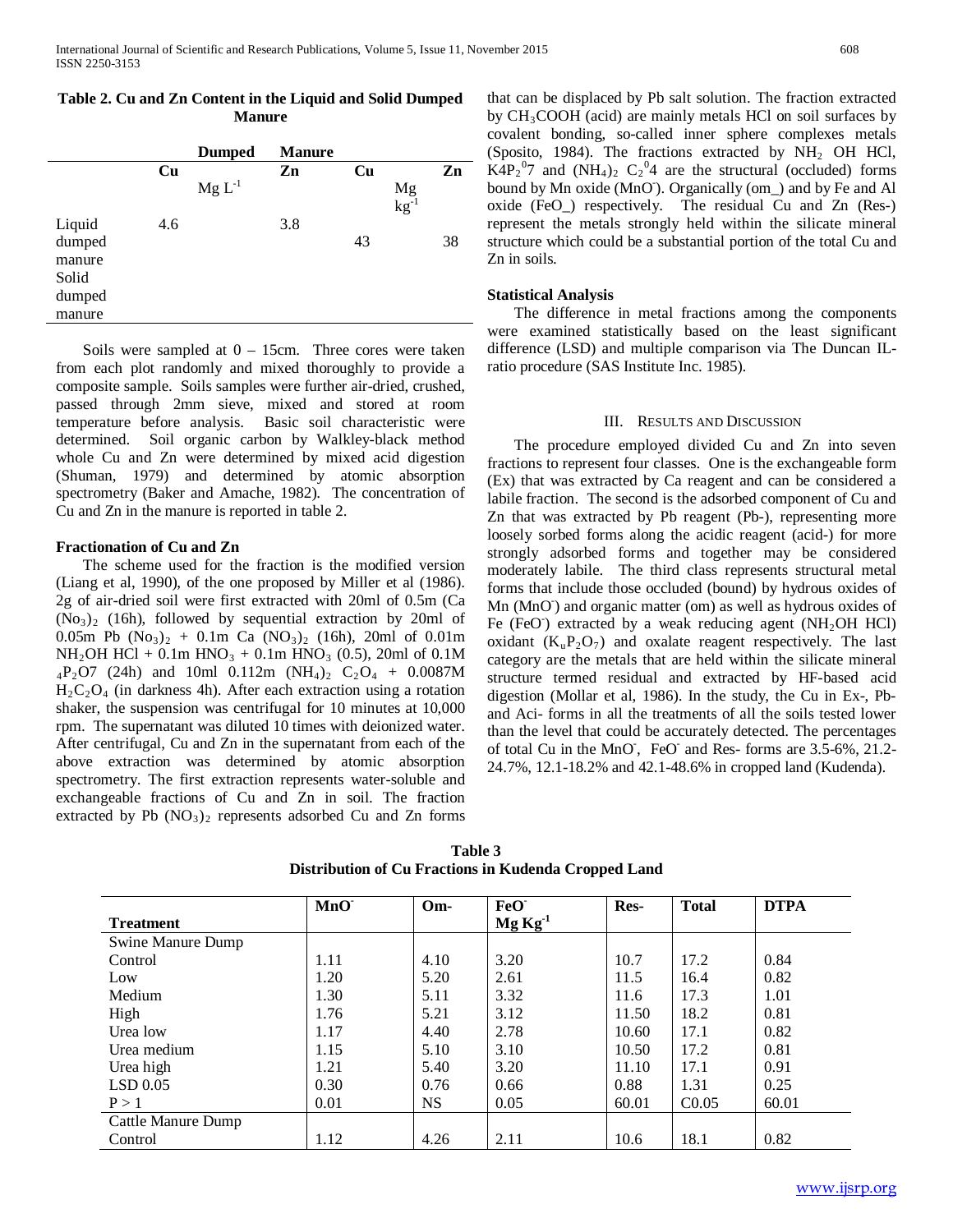International Journal of Scientific and Research Publications, Volume 5, Issue 11, November 2015 609 ISSN 2250-3153

| $Cm$ low    | 1.21      | 4.17 | 2.12   | 11.3      | 19.6      | 0.81 |
|-------------|-----------|------|--------|-----------|-----------|------|
| Cm medium   | 1.24      | 4.21 | 2.21   | 11.6      | 18.5      | 0.83 |
| Cm high     | 1.16      | 4.11 | 3.21   | 11.5      | 18.4      | 1.00 |
| Urea low    | 1.21      | 3.96 | 4.01   | 10.60     | 19.2      | 0.82 |
| Urea medium | 1.11      | 4.11 | 3.72   | 10.5      | 18.1      | 0.81 |
| Urea high   | 1.21      | 3.87 | 3.21   | 11.6      | 13.6      | 1.01 |
| $LSD$ 0.05  | 0.22      | 0.81 | 1.1    | 1.8       | 1.9       | 0.24 |
| P > F       | <b>NS</b> | 0.01 | < 0.05 | <b>NS</b> | <b>NS</b> | NS   |

Total Cu determined by acid digestion

Sm Swine manure

Cm Cattle manure

Soils tested and  $4.1 - 5.4\%$ ,  $26.4 - 29\%$ ,  $11.1 - 20.1\%$  and 45-51% in the Dirkaniya grassland, respectively. Zinc in the exchangeable fraction was also lower than the level that could accurately be detected. However there was  $1.2 - 2.7\%$  of total Zn measured in the Kudenda cropped, soil and 2.5 – 3.8% in Pb – form and  $1.7 - 2.0\%$  in Aci – form measured.

## **Dirkaniya Soils**

The percentage of total Zn in the MnO, Om-, FeO and Resforms was 3.0 – 6.1%, 2.1 – 2.6%, 2.8 – 3.1% and 81-86% in Kudenda cropped land, and 9.2 – 12.4%, 2.5 – 3.1%, 1.8 – 2.1% and 75.1 – 80.1% in Dirkaniya soils.

|                                                 | Table 4 |  |  |
|-------------------------------------------------|---------|--|--|
| Distribution of Cu Fractions in Dirkaniya Soils |         |  |  |

|                  | MnO  | Om-  | FeO <sup>-</sup> | Res-                                       | <b>Total</b> | <b>DTPA</b> |
|------------------|------|------|------------------|--------------------------------------------|--------------|-------------|
| <b>Treatment</b> |      |      | $Mg Kg-1$        |                                            |              |             |
| Control          | 0.81 | 4.20 | 1.56             | 6.61                                       | 1.5          | 0.74        |
| Manure           | 0.71 | 4.1  | $1.60^{\circ}$   | $\overline{ }$<br>$\overline{\phantom{a}}$ | 10.6         | 0.71        |

Total Cu determined by acid digestion

## **Effect of Dumped Manure on Total Cu and Zn in Soil**

 The total Cu and Zn were not significantly increased by the addition of both swine and cattle manure (tables 3 and 4) but they were significant different among the soils (table 4). Similar findings were documented by Canet et al (1977).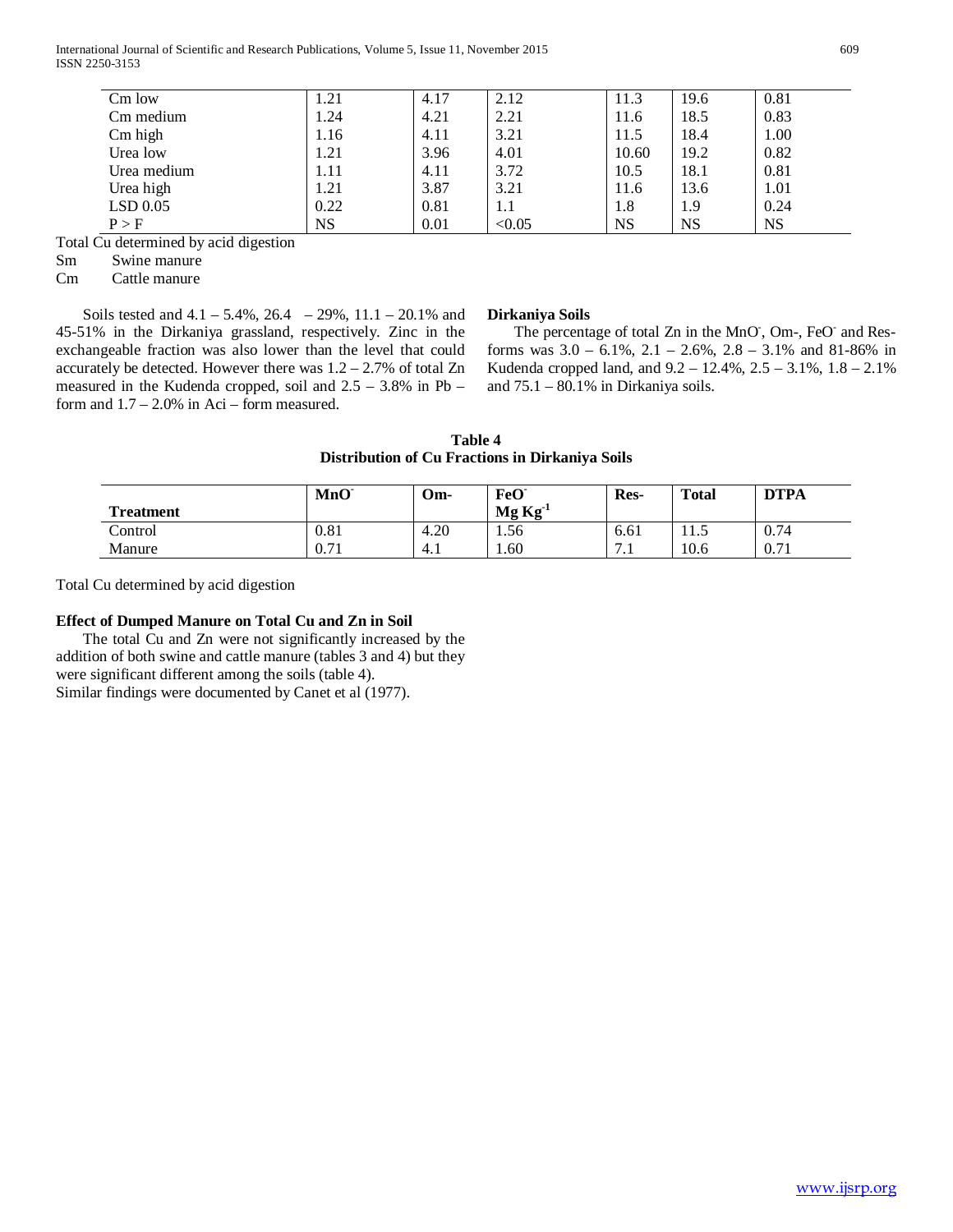|                     | Pb-   | Aci-   | MnO       | Om                         | FeO <sup>-</sup> | Res-      | <b>Total</b> | <b>DTPA</b> |
|---------------------|-------|--------|-----------|----------------------------|------------------|-----------|--------------|-------------|
| <b>Treatment</b>    |       |        |           | Mg Zn Kg Soil <sup>1</sup> |                  |           |              |             |
| <b>Swine Manure</b> |       |        |           |                            |                  |           |              |             |
| Control             | 0.75  | 0.61   | 3.18      | 1.71                       | 2.44             | 60.90     | 68.1         | 0.66        |
| CM low              | 1.24  | 0.47   | 3.01      | 1.83                       | 2.41             | 59.50     | 74.2         | 1.07        |
| Cm medium           | 1.21  | 0.61   | 3.20      | 1.87                       | 2.52             | 61.2      | 72.4         | 1.21        |
| Cm high             | 1.11  | 0.86   | 2.71      | 2.14                       | 2.59             | 62.4      | 72.1         | 2.04        |
| Urea low            | 1.21  | 0.46   | 3.10      | 1.86                       | 2.66             | 65.6      | 71.6         | 0.68        |
| Cm medium           | 1.61  | 0.50   | 3.36      | 1.81                       | 6.42             | 12.4      | 70.4         | 0.80        |
| Cm high             | 1.05  | 0.51   | 0.68      | 2.05                       | 2.61             | 6.4       | 8.2          | 0.83        |
| <b>LSD</b>          | 0.52  | 0.17   | 0.56      | 0.32                       | 0.42             | 5.4       | <b>NS</b>    | 0.32        |
| P > P               | 60.01 | 60.01  | <b>NS</b> | <b>NS</b>                  | <b>NS</b>        | <b>NS</b> |              | < 0.01      |
| Cattle Manure       |       |        |           |                            |                  |           |              |             |
| Control             | 1.10  | 0.49   | 3.65      | 2.01                       | 2.21             | 61.6      | 73.4         | 1.10        |
| Cm low              | 1.48  | 0.61   | 3.61      | 2.21                       | 2.30             | 6.5       | 70.5         | 1.21        |
| Cm medium           | 2.01  | 0.84   | 4.14      | 2.18                       | 2.40             | 59.5      | 71.6         | 1.65        |
| Cm high             | 2.10  | 0.60   | 4.15      | 2.04                       | 2.61             | 61.4      | 72.6         | 1.80        |
| Urea low            | 1.20  | 0.79   | 4.52      | 2.15                       | 2.09             | 59.5      | 71.4         | 1.25        |
| Urea medium         | 1.24  | 0.60   | 4.62      | 2.01                       | 2.41             | 61.2      | 65.6         | 1.10        |
| Urea high           | 1.31  | 0.70   | 3.49      | 1.98                       | 0.30             | 62.4      | 62.4         | 1.28        |
| <b>LSD</b>          | 0.68  | 0.20   | 4.01      | 0.46                       | 0.20             | 7.9       | 11.6         | 0.66        |
| P > R               | 0.01  | < 0.05 | 1.12      | <b>NS</b>                  | 0.1              | <b>NS</b> | NS           | <b>NS</b>   |

**Table Distribution of Zn in Kudenda Cropped Land**

**Table 6 Distribution of Zn in Fractions in Dirkaniya Soil**

| <b>FR3</b><br>Treatment          | Pb-                                                               | Aci-          | MnO         | Om<br>$\leq$ Zn Kg Soil <sup>-1</sup><br>Mg. | FeO <sup>-</sup> | Res-     | <b>Total</b> | <b>DTPA</b> |
|----------------------------------|-------------------------------------------------------------------|---------------|-------------|----------------------------------------------|------------------|----------|--------------|-------------|
| $\tilde{\phantom{a}}$<br>Control | 2.40                                                              | .             | - -<br>1.14 | 1.60                                         | 1.V.             | ے کی ایک | 01.4         | 1.08        |
| Manure                           | $\sqrt{2}$<br>$\overline{\phantom{a}}$ . $\overline{\phantom{a}}$ | $\sim$<br>.64 | 1.40        | 2.00                                         | 1. UZ            | 50.      | 64.J         | 2.60        |

Total Zn determined by acid digestion